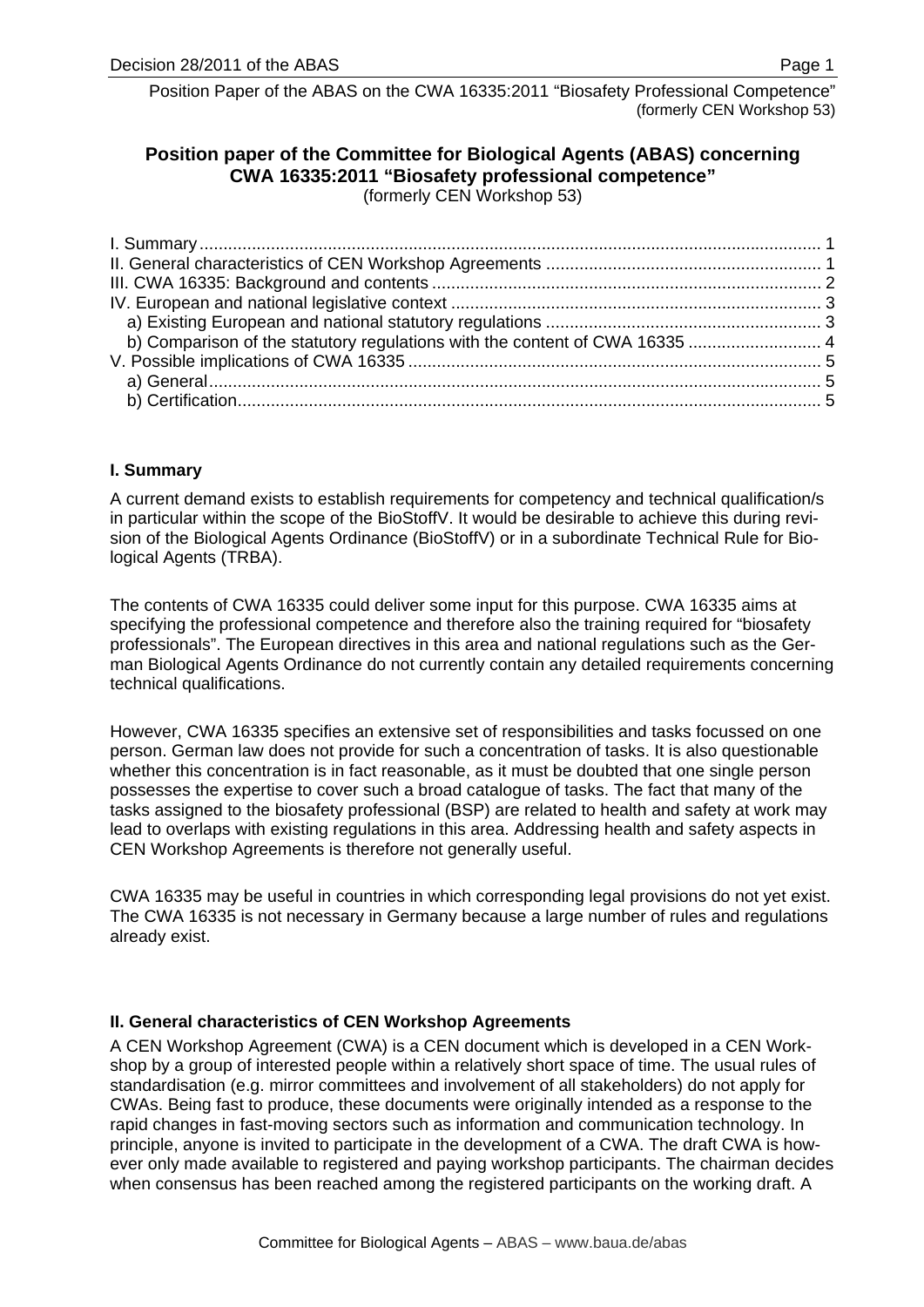<span id="page-1-0"></span>public comment phase is only obligatory where projects receive public funding (which was the case for CWA 16335).

The current version of the CEN Guidance paper on the development of CWAs<sup>[1](#page-1-1)</sup> points out that CWAs are not suitable for addressing significant health and safety issues. However, a procedure to prevent this does not exist. Compared with standards, the overall transparency of the processes is reduced considerably owing to less clear rules and restricted public access.

# **III. CWA 16335: Background and contents**

The initiative for CWA 16335 was led by the EBSA<sup>[2](#page-1-2)</sup> after a need had been recognised at international level to define the competences of a "Biosafety Professional". What is striking in this European (CEN) Workshop is the large number of non-European participants.

The term "Biosafety Professional" (BSP) is used throughout the document; however, in the definitions other terms are referred to, e.g. "biosafety officer", "biosafety advisor", "biosafety man-ager", "biosafety coordinator" or "biorisk management advisor"<sup>[3](#page-1-3)</sup>.

Besides competences in "biosafety" the BSP definition furthermore includes competences in "biosecurity". "Biosafety" – a term from the area of occupational safety and health – focuses on the protection of people and the environment, whereas "biosecurity" aims at securing biological material and information against misuse and criminal  $acts<sup>4</sup>$  $acts<sup>4</sup>$  $acts<sup>4</sup>$ . Both terms are defined accordingly in the CWA, which means that the title "Biosafety Professional" in the CWA is incompatible with this person's tasks and therefore contradictory. There is no problem with the content of the task description however, since biosafety measures frequently include biosecurity aspects. What is however missing in CWA 16335 is a distinction between **bio**security aspects and normal security measures not specifically targeted on biological hazards.

The target group addressed by the document includes all organisations, regardless of type or size, where the management has identified the need to appoint a BSP. To support the management with this identification, it is explained that a BSP should be appointed when the risk posed by the work with biological materials requires biosafety and biosecurity measures. The document gives no indication however, how the risk assessment should be performed.

The main point of the document is the task description of the BSP within an organisation. Two core competences are defined: firstly, the BSP should advise and guide the management and personnel on biosafety and biosecurity issues, and secondly the BSP should support the design and implementation of efficient biosafety and biosecurity management programmes. To fulfil these two tasks, the BSP must have relevant training and qualifications concerning the safe and secure handling of biological material. In addition, s/he should have relevant experience working at (or overseeing) facilities using biological materials at the highest biosafety containment level established at the workplace.

The definition of the competences which are required is based on a distinction between "core competences", which all BSPs should fulfil, and "specialized competences", which are required for work in more complex and/or higher risk environments.

The core competences are listed in 25 sub-clauses and range from general principles of microbiology to audits and bioethics. Very general examples are given of work environments, e.g.

-

<span id="page-1-1"></span>Version 2 (2009); [ftp://ftp.cen.eu/BOSS/Various/Others/Draft\\_GD\\_CWA.pdf](ftp://ftp.cen.eu/BOSS/Various/Others/Draft_GD_CWA.pdf)<br><sup>2</sup> ERSA – European Biosafety Accociation  $1$  Guidance - Characteristics of the CEN/CENELEC Workshop Agreement and CEN/CENELEC Workshop guidelines,

<span id="page-1-2"></span><sup>&</sup>lt;sup>2</sup> EBSA= European Biosafety Association

<span id="page-1-3"></span> 3 "biorisk management advisor" is the term used in CWA 15793:2008 'Laboratory biorisk management', which is cited as a central guidance document in the informative references of this CWA

<span id="page-1-4"></span><sup>4</sup> See also the position paper of ABAS UA1 on Biosecurity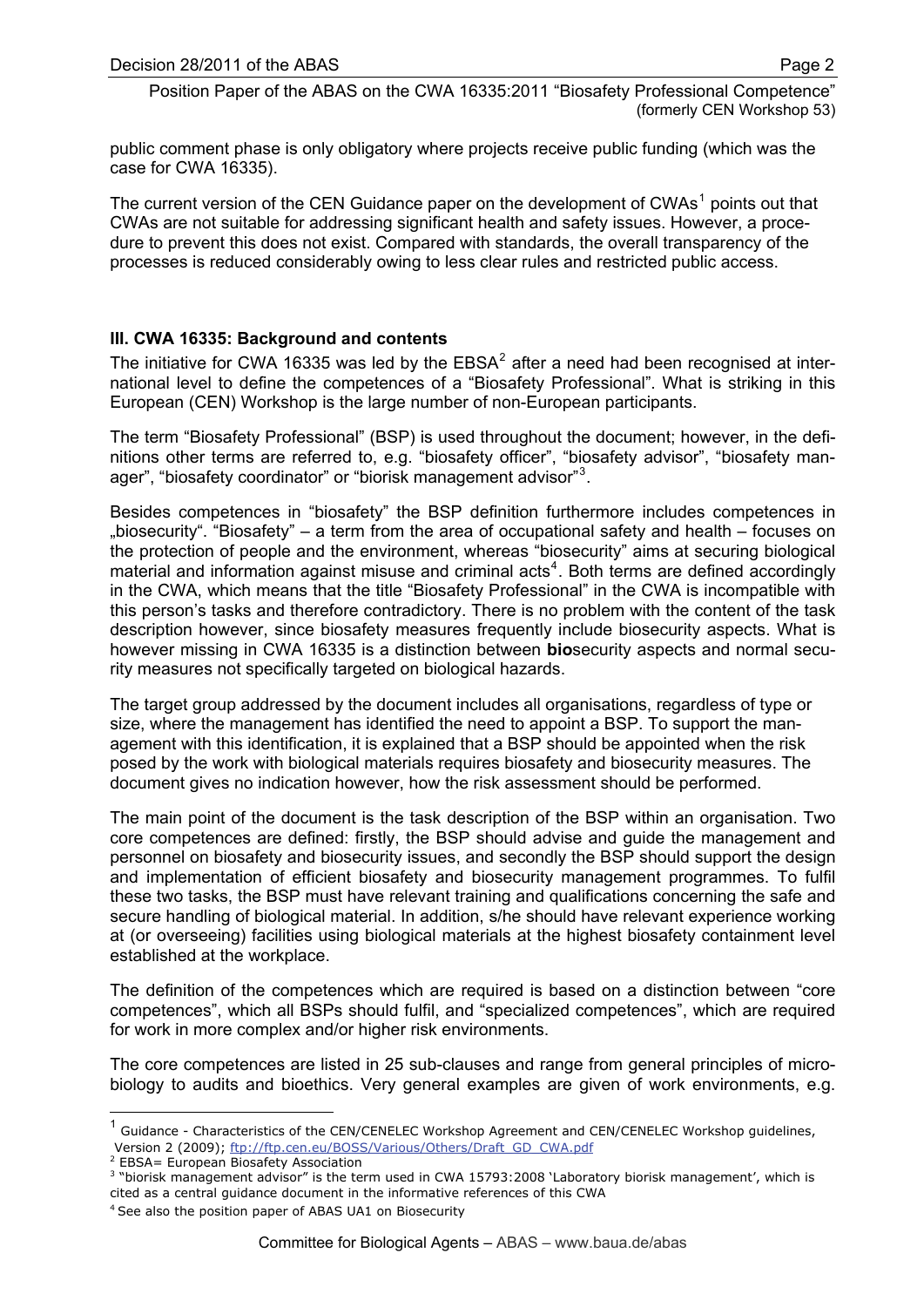<span id="page-2-0"></span>"activities with plants", "activities with animals" or "gene therapy", without any further definition. Similarly, general examples of work environments are given for the "specialized competences".

The required knowledge for both areas of competence can be acquired by different means (training and/or relevant practical experience). For *training*, model training specifications are listed in the informative Annex C. Again, this annex includes areas that are not directly related to the tasks of a BSP (e.g. ergonomics and "National biothreat response"). This model curriculum could be used as a basis for certification. The introduction to the document states that the CWA is not primarily intended for certification purposes, but it is structured in such a way that it could serve as a basis for future certification. Demonstration of *knowledge and competence* can also be achieved by different means. Examples given in the CWA include: an evidence portfolio of all relevant areas (portfolio from Great Britain in the informative Annex D), a dossier of practical examples or completion of a risk assessment case.

Further informative annexes deal with model role profiles and tasks of a BSP in an organisation. The latter cover a very broad range of topics, including for example ergonomics, waste management and transport.

## **IV. European and national legislative context**

#### *a) Existing European and national statutory regulations*

**Directive 2000/54/EC** on the protection of workers from risks related to exposure to biological agents at work does not contain any requirements concerning the professional competences of individual people, nor any provision requiring particular knowledge for specific tasks. It only contains a requirement to include information on the name and capabilities of the person responsible *for safety and health at work* in the notification to the competent authority (art. 13, paragraph 4, point b).

The German **Biological Agents Ordinance (BioStoffV)** is based on that directive and has therefore contained only general requirements concerning expert knowledge. These are related to

- − Execution of risk assessment (Section 8)
- The assignment and performance of activities involving biological agents of risk group 3 or 4 (Section 10 para. 5).

The notification provided for in Section 13 para. 1 must include information on the qualification of the persons responsible for safety and health at work, too.

In **Directive 2009/41/EC** on the contained use of genetically modified micro-organisms, one of the minimum requirements for protective measures is that appropriate training of personnel be provided (Annex IV, para.1, point v). Information on the *training and qualifications of the persons responsible for supervision and safety* must be included in the notification to the competent authorities provided for in Articles 6, 8 and 9 of the directive.

According to the German **Genetic Engineering Act (GenTG)**, the appointment of a project manager and a biosafety officer by the operator is a basic prerequisite for the performance of genetic engineering operations (Section 6, para. 4). The fact that the project manager and the biosafety officer shall possess the specialized expert knowledge requisite for their functions is explicitly stated as an authorisation requirement for the construction and operation of genetic engineering installations where activities at safety levels 3 or 4 are to be performed (Section 8 in conjunction with Section 11).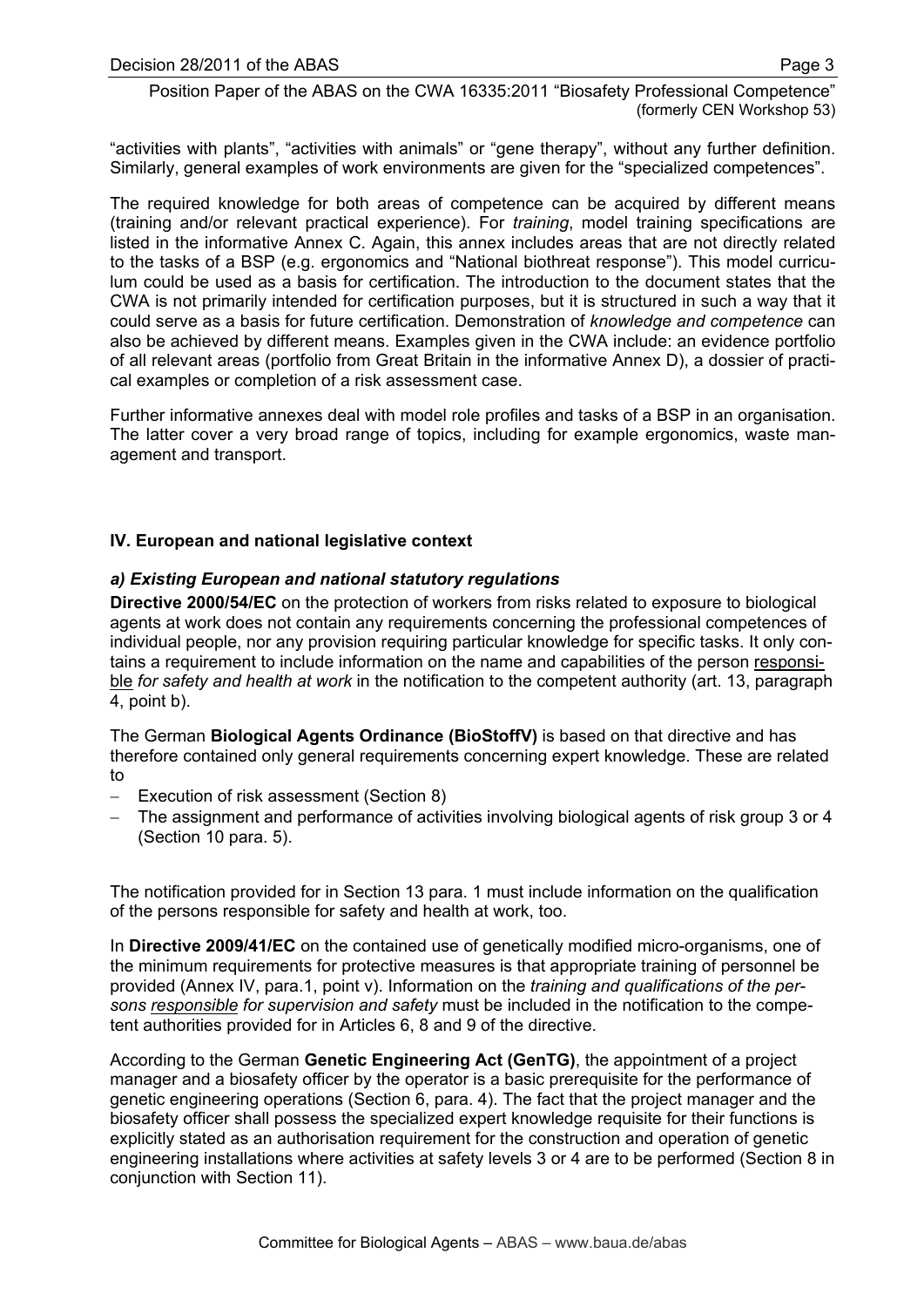<span id="page-3-0"></span>According to the German **Genetic Engineering Safety Ordinance (GenTSV)** (Section 14), comprehensive responsibilities are assigned to the project manager which go beyond actual biosafety aspects and include the protection of all legal interests according to Section 1, para.1 of the GenTG. The biosafety officer (Section 18) is to supervise the project manager with regard to the fulfilment of safety-relevant tasks. The same requirements concerning specialized expert knowledge apply to project managers and biosafety officers (Section 15 in conjunction with Section 17). The specialized expert knowledge must be demonstrated by a university degree in a natural science, medicine or veterinary medicine and at least three years' work experience in the area of genetic engineering, particularly in microbiology, cytology, virology or molecular biology, and a certificate of attendance of an advanced training course recognised by the competent regional authority.

For genetic engineering activities in production areas, the required specialized expert knowledge may also be demonstrated by a university or university of applied sciences degree in engineering, at least three years' work experience in the area of biological process engineering and the advanced training course mentioned above.

Specifications exist for the content of the advanced training courses. Subjects covered must include the hazard potential of organisms with particular consideration given to microbiology, safety measures for genetic engineering laboratories/genetic engineering production areas, and statutory provisions governing safety measures for genetic engineering laboratories/production areas and occupational safety and health. The GenTSV makes no clear statement on whether the advanced training course must be attended once or repeatedly. In practice, the course is attended only once.

The German **Infectious Diseases Control Law (IfSG)** calls for a personal authorisation (Section 44) for any person intending to export, store, release or work with pathogens. This authorisation (Section 47) requires a university degree in human, dental or veterinary medicine or pharmacy, or a university or university of applied sciences degree in a natural science including microbiological contents and at least two years' full-time work with pathogens under the supervision of a person authorised to work with pathogens. Limited authorisations may be granted to persons with a university or university of applied sciences degree in a natural science without microbiological contents or a university or university of applied sciences degree in engineering with microbiological contents. The authorisation requirement is lifted for certain medical areas, e.g. for certain types diagnostics or for sterility testing (Section 45). It does also not apply to persons working under the supervision of a person holding an authorisation (Section 46).

# *b) Comparison of the statutory regulations with the content of CWA 16335*

The Biological Substances Ordinance does not currently contain any requirements concerning professional competences.

With the functions of biosafety officer and project manager, genetic engineering legislation stipulates a wide range of duties and responsibilities focusing on biosafety. It also touches marginally on the area of biosecurity. The specialized expert knowledge requirements set out in the GenTSV cover the entire spectrum, but are not formulated in detail. Attendance of advanced training courses at regular intervals or practical exercises are not a requirement. *Note: The training contents and their time frame have been specified by the Bund /Länderarbeitsgemeinschaft Gentechnik (LAG) and constitute the criteria for recognition of the course.* 

The IfSG aims at preventing contagious diseases in human beings, recognizing infections at an early stage and preventing their propagation. This means that the act itself focuses on biosecurity issues, whereas it touches only marginally on biosafety. No supporting rules and regulations setting out further details exist. The competence is based purely on the university degree and practical experience. Special advanced training is not required.